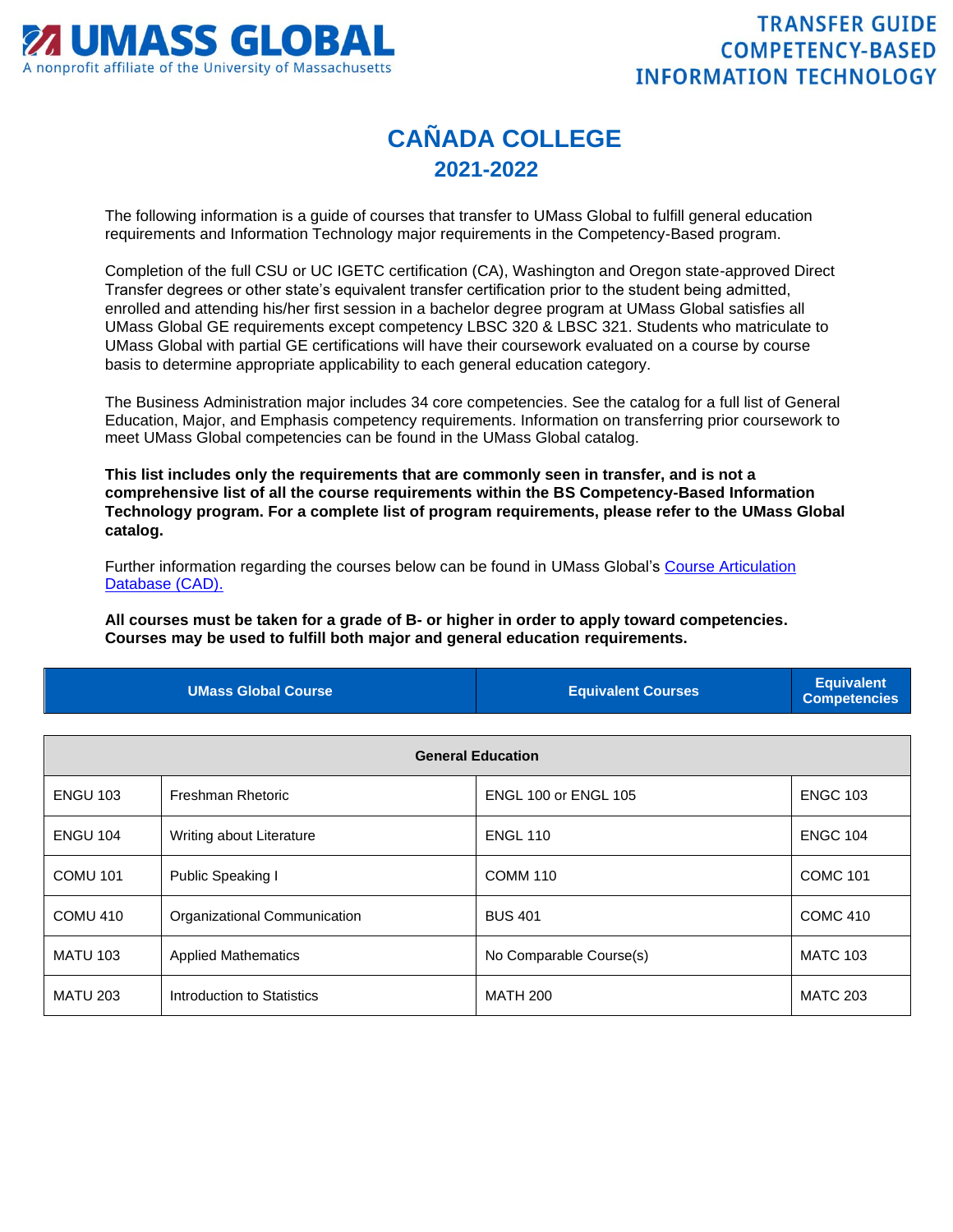|                                           |                                              | ART 101, 102, 103, 104, 105, 113, 114, 116,  |                                  |
|-------------------------------------------|----------------------------------------------|----------------------------------------------|----------------------------------|
|                                           | 118, 131, 204, 205, 206, 207, 213, 214, 221, |                                              |                                  |
|                                           | 222, 229, 231, 232, 250, 301, 306            |                                              |                                  |
|                                           | <b>BUS 401*</b>                              |                                              |                                  |
|                                           |                                              |                                              |                                  |
| Humanities<br>Any 9 Credits of Humanities | COMM 110*, 127, 130*, 140, 150*, 180         |                                              |                                  |
|                                           |                                              | <b>DANC 100</b>                              |                                  |
|                                           | DRAM 101, 140, 150, 151, 160, 200, 201       |                                              |                                  |
|                                           | <b>ECE 191</b>                               |                                              |                                  |
|                                           | ENGL 161, 162, 164, 165, 200                 |                                              |                                  |
|                                           |                                              | ETHN 105, 107, 265, 288                      | <b>PHLC 110</b><br>HUMC 110, 115 |
|                                           |                                              | <b>LING 200</b>                              |                                  |
|                                           |                                              | LIT 151, 200, 205, 231, 232, 252, 266, 371,  |                                  |
|                                           |                                              | 372, 373, 375, 441, 442                      |                                  |
|                                           |                                              | MUS 100, 202, 210, 215, 240, 250, 260, 271,  |                                  |
|                                           | 275                                          |                                              |                                  |
|                                           | PHIL 100, 103, 160, 175, 190, 200, 240, 300, |                                              |                                  |
|                                           |                                              | 312                                          |                                  |
|                                           |                                              | SPAN 110, 112, 120, 121, 122, 131, 132, 140, |                                  |
|                                           |                                              | 145, 150, 152, 162                           |                                  |
|                                           |                                              | *Cannot Double Count with B4 Requirement     |                                  |
|                                           |                                              |                                              |                                  |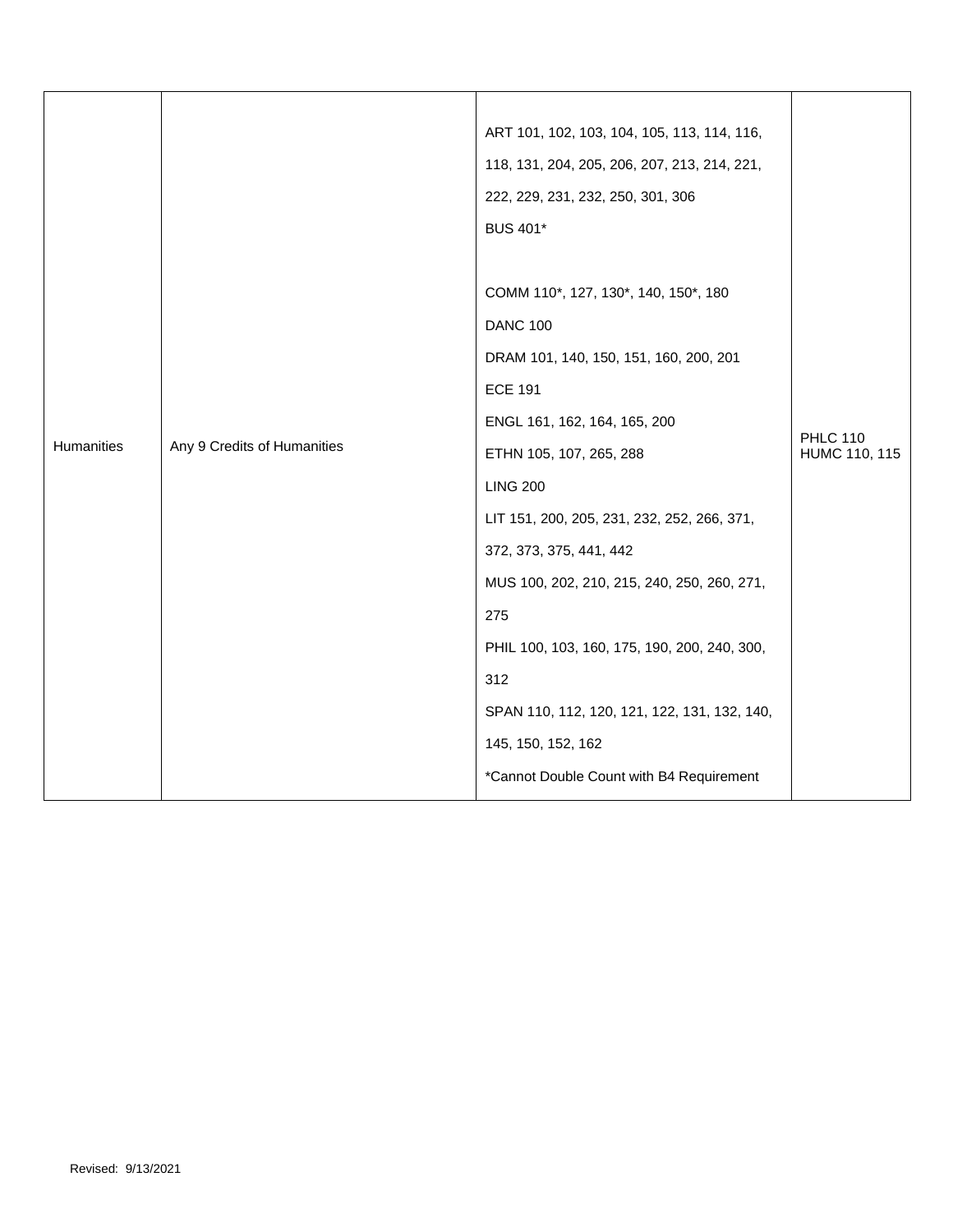| Natural<br>Sciences           | Any 6 Credits of Natural Sciences                                                    | ANTH 125, 126<br>ASTR 100, 101<br>BIOL 100, 110, 130, 132, 225, 230, 240, 250,<br>260, 310<br>CHEM 114, 192, 210, 220, 231, 232, 410<br>ENVS 101, 115<br>GEOG 100, 101<br>GEOL 100, 101, 121<br><b>METE 100</b><br>OCEN 100, 101<br>PHYS 114, 210, 220, 250, 260, 270                                                                                                                       | NSCC 115, 110     |
|-------------------------------|--------------------------------------------------------------------------------------|---------------------------------------------------------------------------------------------------------------------------------------------------------------------------------------------------------------------------------------------------------------------------------------------------------------------------------------------------------------------------------------------|-------------------|
| Social<br>Sciences            | Any 9 Credits of Social Sciences                                                     | ANTH 110, 200, 351<br>BUS 101, 180, 230<br>ECE 201, 210, 211, 212, 213, 223, 225, 254,<br>260, 263, 275, 313, 333, 366<br>ECON 100, 102, 230<br>ETHN 103, 105, 107, 108, 109<br>GEOG 110, 150<br>HIST 100, 101, 104, 106, 201, 202, 242, 245,<br>246, 247, 422<br><b>LEGL 249</b><br>PLSC 103, 130, 150, 170, 210, 310<br>PSYC 100, 106, 200, 205, 300, 340, 410<br>SOCI 100, 105, 141, 205 | SOSC 110, 115     |
| LBSU 302 &<br><b>LBSU 304</b> | Information Fluency and Academic Integrity &<br><b>Liberal Arts Core Foundations</b> | Cannot be satisfied in transfer                                                                                                                                                                                                                                                                                                                                                             | LBSC 320 &<br>321 |

| <b>Information Technology Core</b> |                                                   |                         |                 |
|------------------------------------|---------------------------------------------------|-------------------------|-----------------|
| <b>CSCU 251</b>                    | Introduction to Computing Systems<br>Organization | No Comparable Course(s) | <b>CSCC 251</b> |
| CSCU 408                           | Database Management                               | No Comparable Course(s) | <b>CSCC 408</b> |